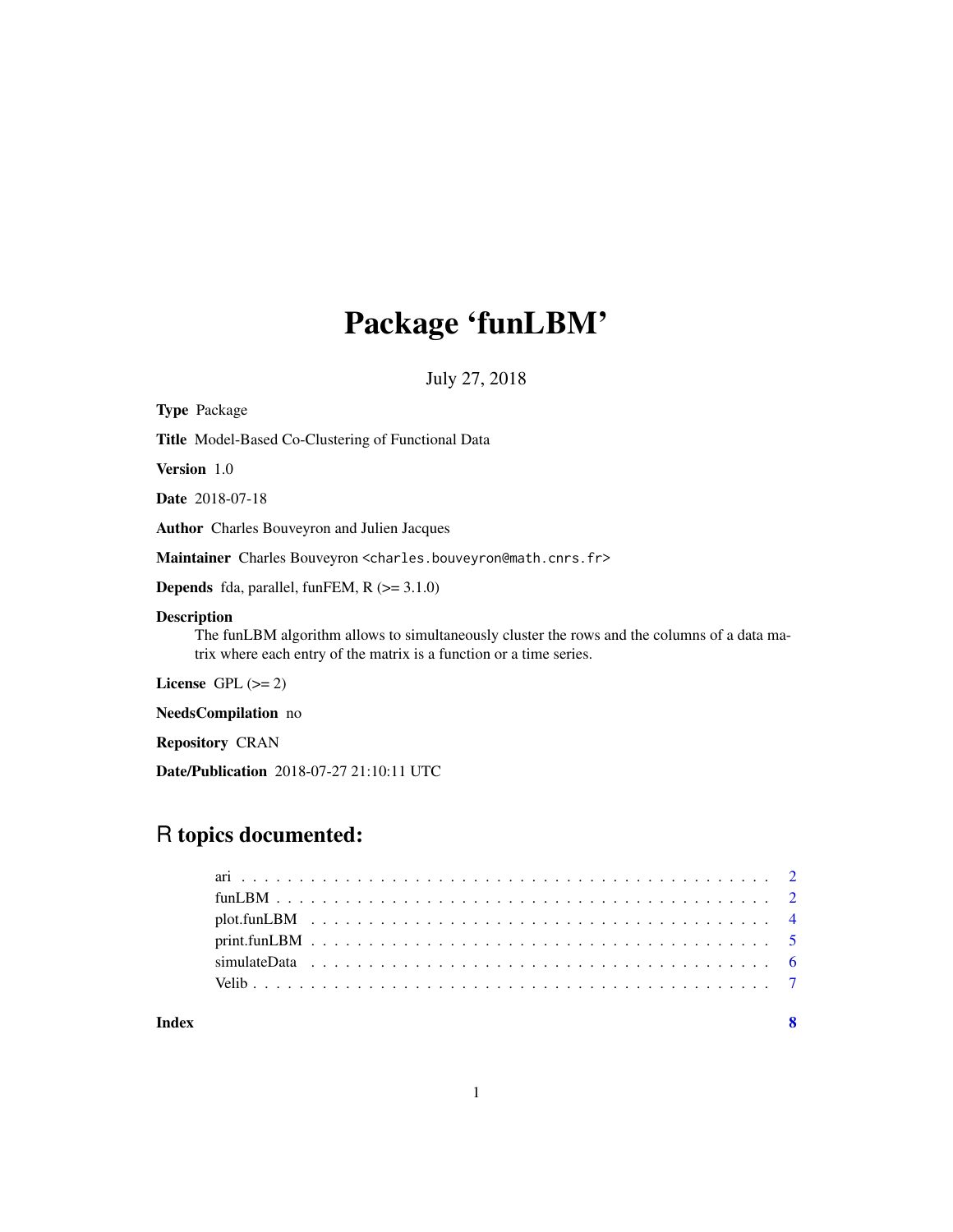#### Description

The adjusted Rand index (ARI) allows to compare two clustering partitions.

#### Usage

ari(x, y)

#### Arguments

| The first partition to compare (as vector).  |
|----------------------------------------------|
| The second partition to compare (as vector). |

#### Value

ari The value of the ARI.

#### See Also

[funLBM](#page-1-1)

#### Examples

 $x = sample(1:3,20,replace = TRUE)$  $y = sample(1:3,20,replace = TRUE)$ ari(x,y)

<span id="page-1-1"></span>funLBM *The functional latent block model*

#### Description

The funLBM algorithm allows to simultaneously cluster the rows and the columns of a data matrix where each entry of the matrix is a function or a time series.

#### Usage

```
funLBM(X, K, L, maxit = 50, burn = 25, basis.name = "fourier", nbasis = 15,
      nbinit = 1, gibbs.it = 3, display = FALSE, init = "kmeans", mc.cores = 1, ...)
```
<span id="page-1-0"></span>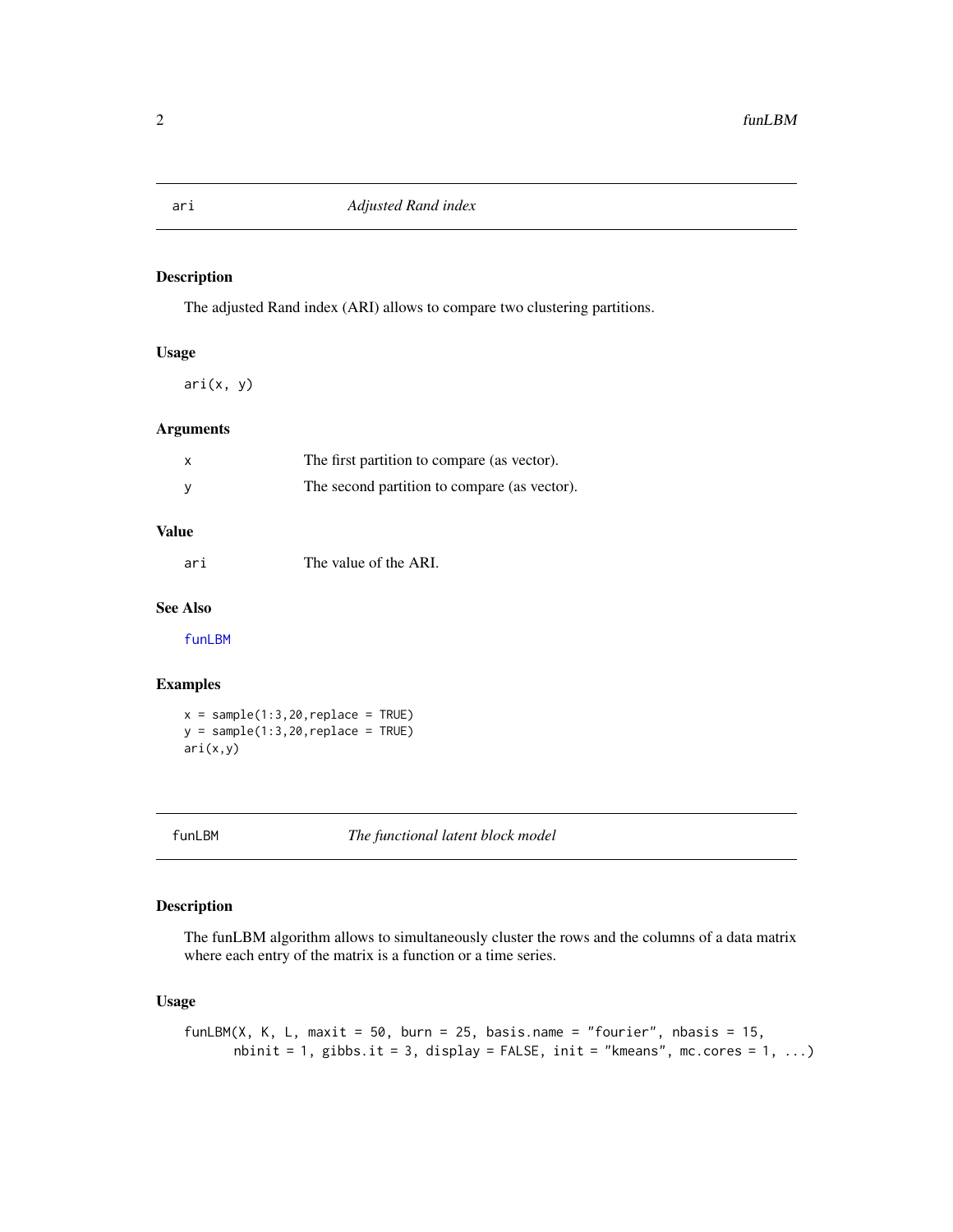#### funLBM 3

### Arguments

| X          | The data array ( $n \times p \times T$ ) where each entry corresponds to the measure of one<br>individual i, i=1,,n, for a functional variable j, j=1,,p, at point t, t=1,,T, |
|------------|-------------------------------------------------------------------------------------------------------------------------------------------------------------------------------|
| К          | The number of row clusters,                                                                                                                                                   |
| L          | The number of column clusters,                                                                                                                                                |
| maxit      | The maximum number of iterations of the SEM-Gibbs algorithm (default is<br>$100$ ,                                                                                            |
| burn       | The number of of iterations of the burn-in period (default is 50),                                                                                                            |
| basis.name | The name ('fourier' or 'spline') of the basis functions used for the decomposition<br>of the functions (default is 'fourier'),                                                |
| nbasis     | Number of the basis functions used for the decomposition of the functions (de-<br>fault is $15$ ),                                                                            |
| nbinit     | Number of initializations (default is 3),                                                                                                                                     |
| gibbs.it   | Number of Gibbs iterations (default is 3),                                                                                                                                    |
| display    | Binary value. If TRUE, information about the iterations is displayed,                                                                                                         |
| init       | The type of initialization: 'random', 'kmeans' or 'funFEM'. Default is 'kmeans',                                                                                              |
| mc.cores   | The number of cores for parallel computing (default is 1),                                                                                                                    |
| $\cdots$   | Additional parameters to provide to sub-functions.                                                                                                                            |

#### Value

The resulting object contains, in addition to call information:

| prms      | A list containing all fited parameters for the best model (according to ICL) |
|-----------|------------------------------------------------------------------------------|
|           | The dummy matrix of row clustering                                           |
| W         | The dummy matrix of column clustering                                        |
| row_clust | The group memberships of rows                                                |
| col_clust | The group memberships of columns                                             |
| allPrms   | A list containing the fited parameters for all tested models                 |
| loglik    | The log-likelihood of the best model                                         |
| icl       | The value of ICL for the best model                                          |

#### References

C. Bouveyron, L. Bozzi, J. Jacques and F.-X. Jollois, The Functional Latent Block Model for the Co-Clustering of Electricity Consumption Curves, Journal of the Royal Statistical Society, Series C, 2018 (https://doi.org/10.1111/rssc.12260).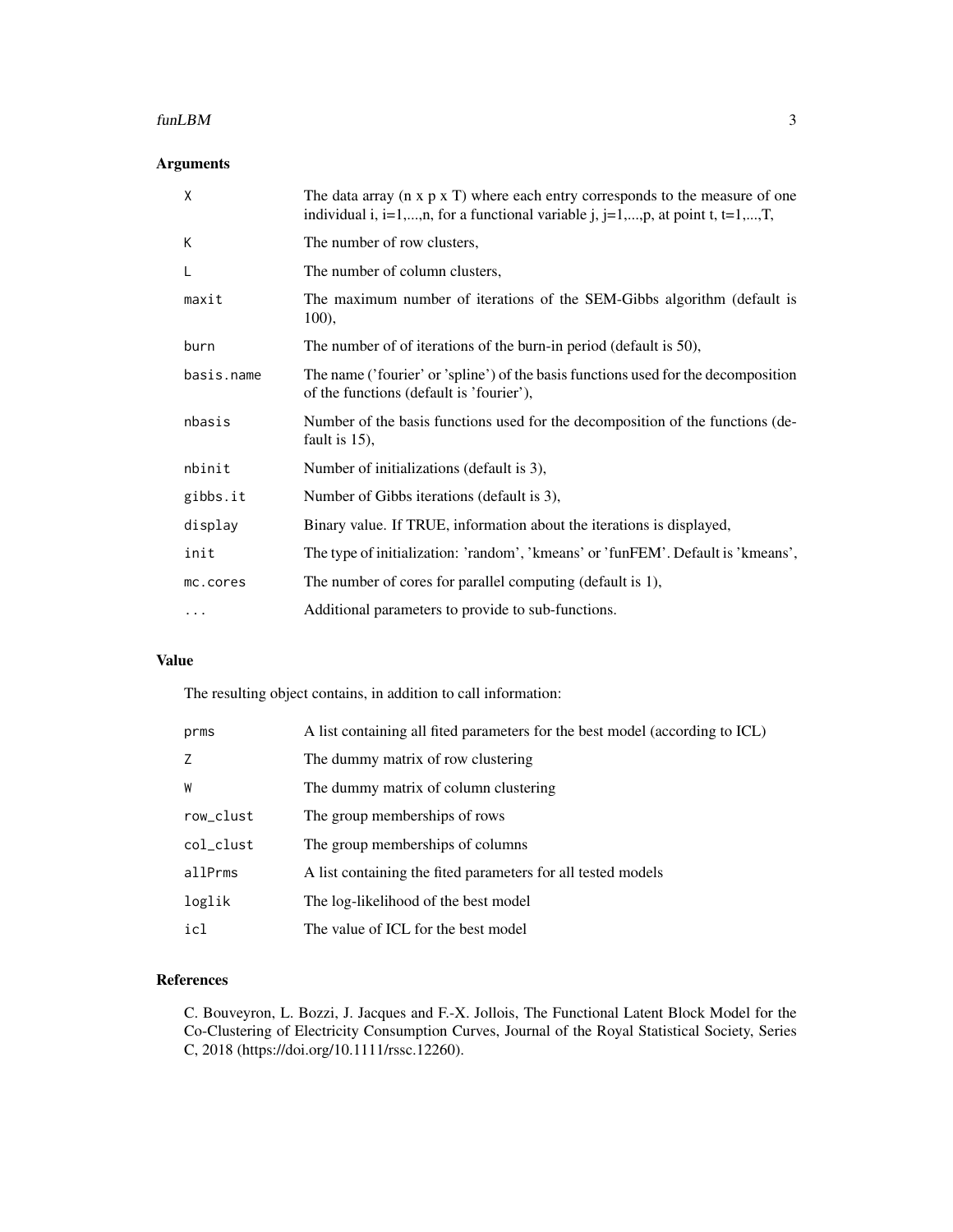#### Examples

```
## Co-clustering on simulated data with K=4 and L=3
set.seed(12345)
X = simulateData(n = 30, p = 30, t = 15)
out = funLBM(X$data,K=4,L=3)
# Visualization of results
plot(out,type='blocks')
plot(out,type='proportions')
plot(out,type='means')
# Evaluating clustering results
ari(out$col_clust,X$col_clust)
ari(out$row_clust,X$row_clust)
## Co-clustering on simulated data with parallel model selection
## To enable parallel computation (on Linux and Mac systems),
## set mc.cores to the number of available CPUs
## and increase nbinit to allow the best possible fit
set.seed(12345)
X = simulateData(n = 30, p = 30, t = 15)
out = funLBM(X$data, K=2:4, L=2:4, init = "funFEM", mc.cores = 1, nbinit = 1)
# Evaluating clustering results
ari(out$col_clust,X$col_clust)
ari(out$row_clust,X$row_clust)
## Co-clustering of Velib data
data(Velib)
out = funLBM(Velib$data,K=4,L=2)
# Visualization of results
plot(out,type='blocks')
plot(out,type='proportions')
plot(out,type='means')
```
plot.funLBM *Plotting co-clustering results of funLBM*

#### Description

Plotting of funLBM co-clustering results: functional means, block matrix, parameters, ...

#### Usage

```
## S3 method for class 'funLBM'
plot(x,type='blocks',...)
```
<span id="page-3-0"></span>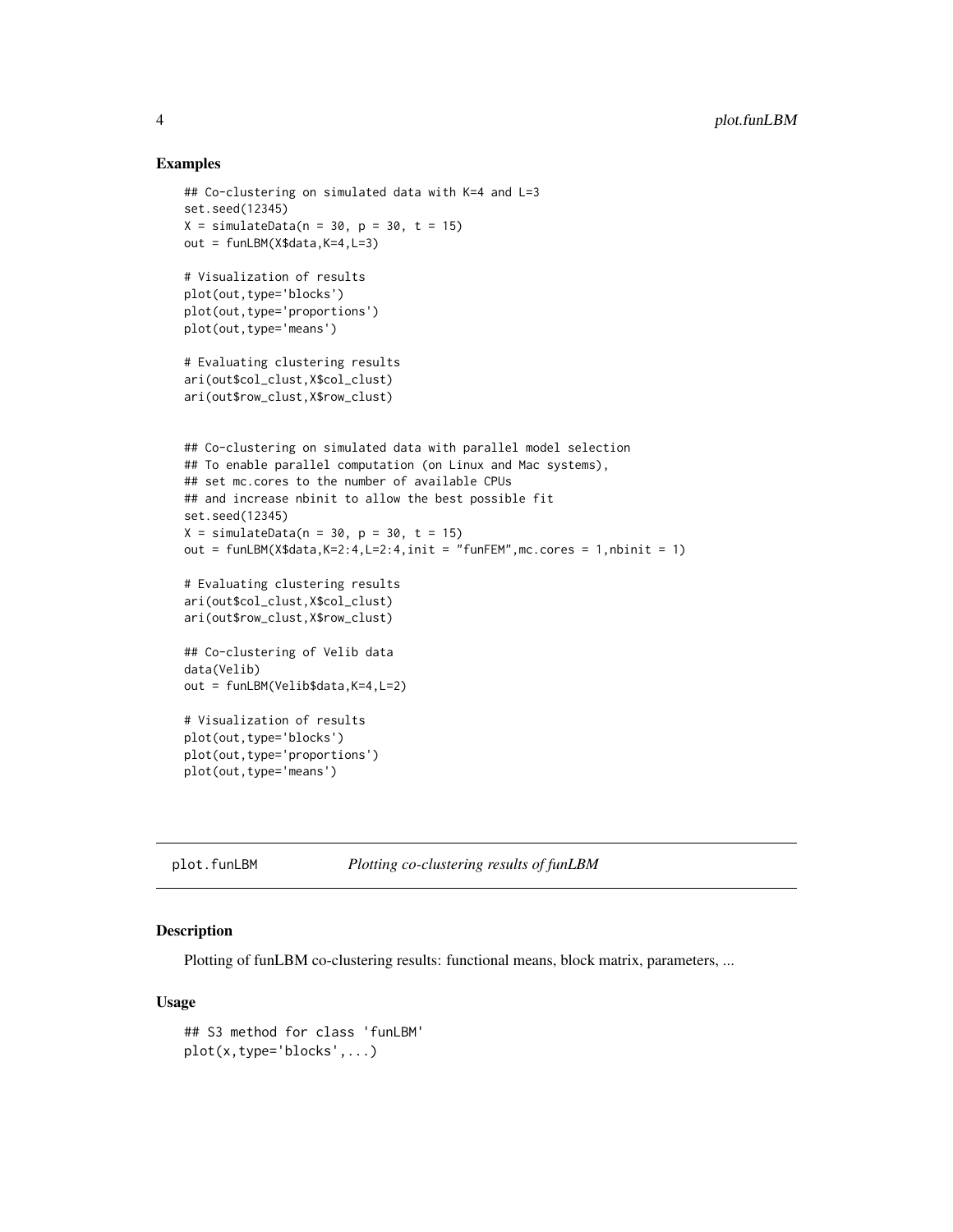### <span id="page-4-0"></span>print.funLBM 5

#### Arguments

| X        | An object produced by the funLBM function,                                                                                               |
|----------|------------------------------------------------------------------------------------------------------------------------------------------|
| type     | The type of plot to display. Possible plots are 'blocks' (default), 'means', 'evo-<br>lution', 'criterion', 'likelihood', 'proportions', |
| $\cdots$ | Additional arguments to provide.                                                                                                         |

#### See Also

[funLBM](#page-1-1)

#### Examples

```
## Co-clustering of the Velib data
X = simulateData(n = 30, p = 30, t = 15)
out = funLBM(X$data,K=4,L=3)
# Visualization of results
plot(out,type='blocks')
plot(out,type='proportions')
plot(out,type='means')
```
print.funLBM *Printing co-clustering results of funLBM*

### Description

Printing a summary of the funLBM co-clustering results

#### Usage

## S3 method for class 'funLBM'  $print(x, \ldots)$ 

#### Arguments

| X | An object produced by the funLBM function, |
|---|--------------------------------------------|
| . | Additional arguments to provide.           |

#### See Also

[funLBM](#page-1-1)

#### Examples

```
## Co-clustering of the Velib data
X = simulateData(n = 30, p = 30, t = 15)
out = funLBM(X$data,K=4,L=3)
out
```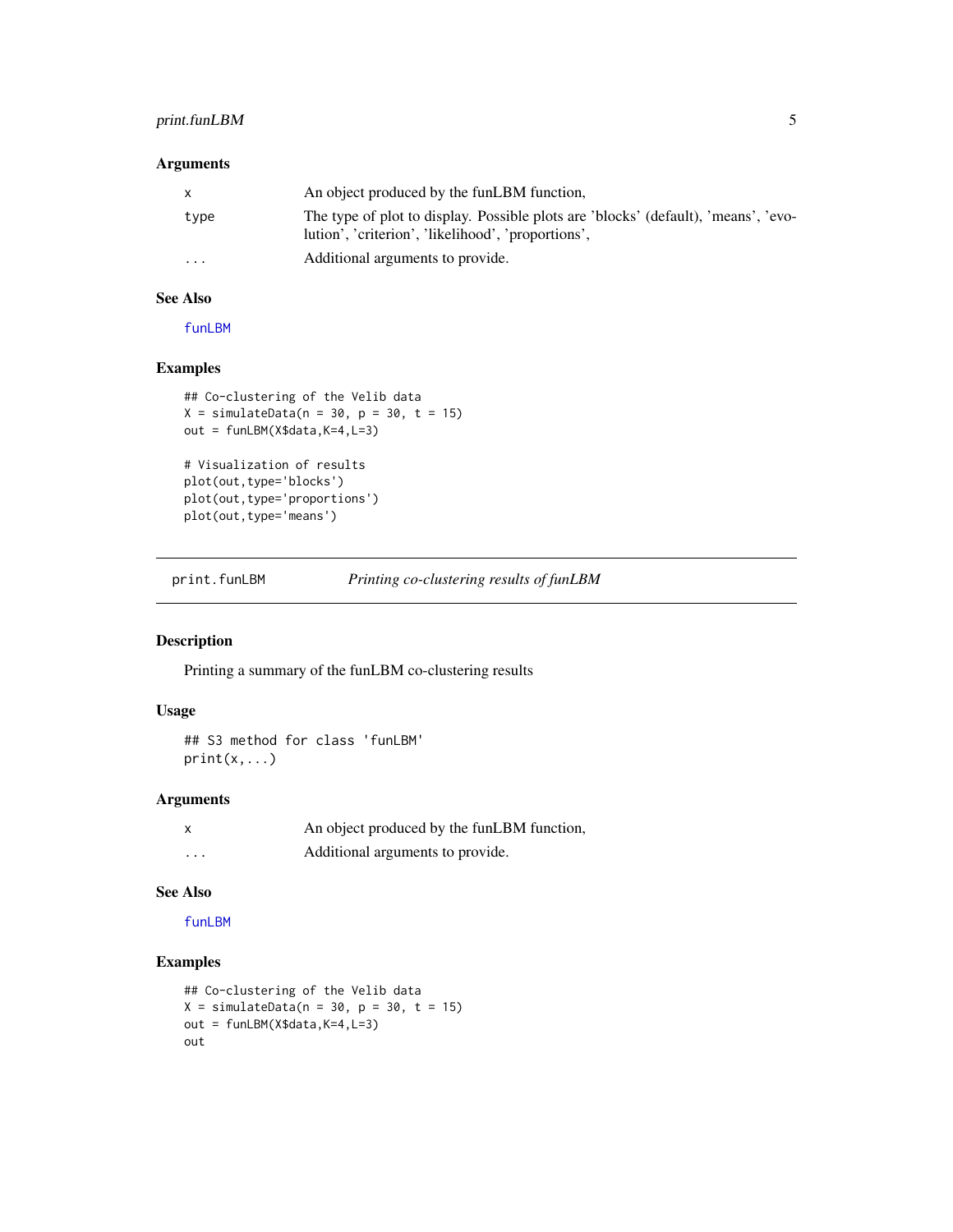<span id="page-5-0"></span>

#### Description

Simulate data according to the funLBM model with K=4 groups for rows and L=3 groups for columns.

#### Usage

simulateData(n = 100, p = 100, t = 30)

#### Arguments

| n.           | The number of rows (individuals) of the simulated data array,             |
|--------------|---------------------------------------------------------------------------|
| p            | The number of columns (functional variables) of the simulated data array, |
| $\mathbf{t}$ | The number of measures for the functions of the simulated data array.     |

#### Value

The resulting object contains:

| data      | data array of size n x p x t |
|-----------|------------------------------|
| row clust | Group memberships of rows    |
| col clust | Group memberships of columns |

#### References

C. Bouveyron, L. Bozzi, J. Jacques and F.-X. Jollois, The Functional Latent Block Model for the Co-Clustering of Electricity Consumption Curves, Journal of the Royal Statistical Society, Series C, 2018 (https://doi.org/10.1111/rssc.12260).

#### See Also

[funLBM](#page-1-1)

#### Examples

```
# Simulate data and co-clustering
set.seed(12345)
X = simulateData(n = 30, p = 30, t = 15)
out = funLBM(X$data,K=4,L=3)# Visualization of results
plot(out,type='blocks')
plot(out,type='proportions')
plot(out,type='means')
```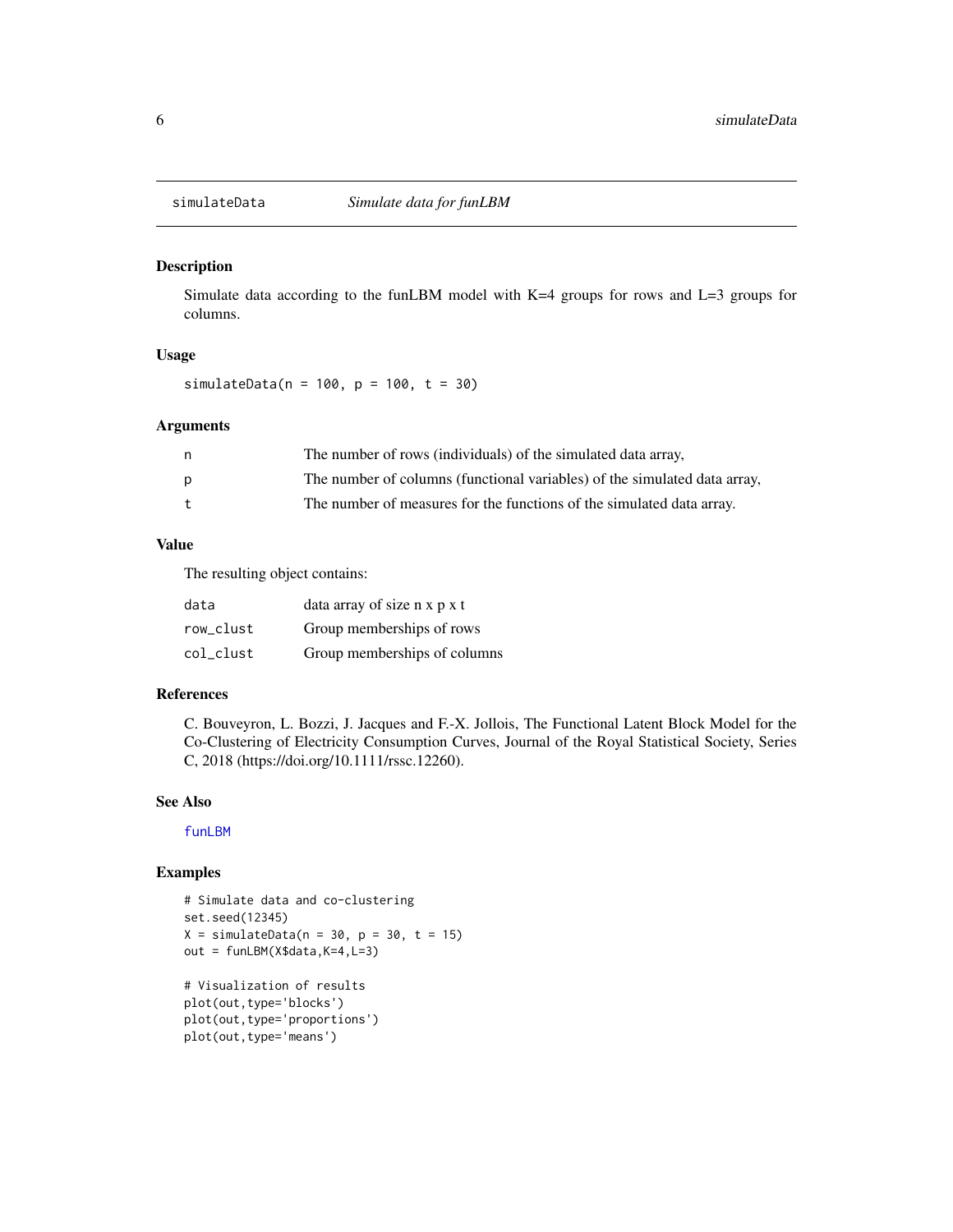#### <span id="page-6-0"></span>Velib 7 and 7 and 7 and 7 and 7 and 7 and 7 and 7 and 7 and 7 and 7 and 7 and 7 and 7 and 7 and 7 and 7 and 7 and 7 and 7 and 7 and 7 and 7 and 7 and 7 and 7 and 7 and 7 and 7 and 7 and 7 and 7 and 7 and 7 and 7 and 7 and

```
# Evaluating clustering results
ari(out$col_clust,X$col_clust)
ari(out$row_clust,X$row_clust)
```
Velib *The Velib data set.*

#### Description

The Velib data set contains data from the bike sharing system of Paris, called Velib. The data are loading profiles of the bike stations over seven days. The data were collected every hour during the period Sunday 1st Sept. - Sunday 7th Sept., 2014.

#### Usage

data("Velib")

#### Format

The format is: - data: the loading profiles (nb of available bikes / nb of bike docks) of the 1189 stations for 7 days every hour. - position: the longitude and latitude of the 1189 bike stations.

#### Source

The real time data are available at https://developer.jcdecaux.com/ (with an api key).

#### References

The data were first used in C. Bouveyron, E. Come and J. Jacques, The discriminative functional mixture model for a comparative analysis of bike sharing systems, The Annals of Applied Statistics, vol. 9 (4), pp. 1726-1760, 2015 (http://dx.doi.org/10.1214/15-AOAS861).

#### Examples

```
data(Velib)
```

```
# Co-clustering
out = funLBM(Velib$data,K=4,L=2)
```

```
# Visualization of results
plot(out,type='blocks')
plot(out,type='proportions')
plot(out,type='means')
```